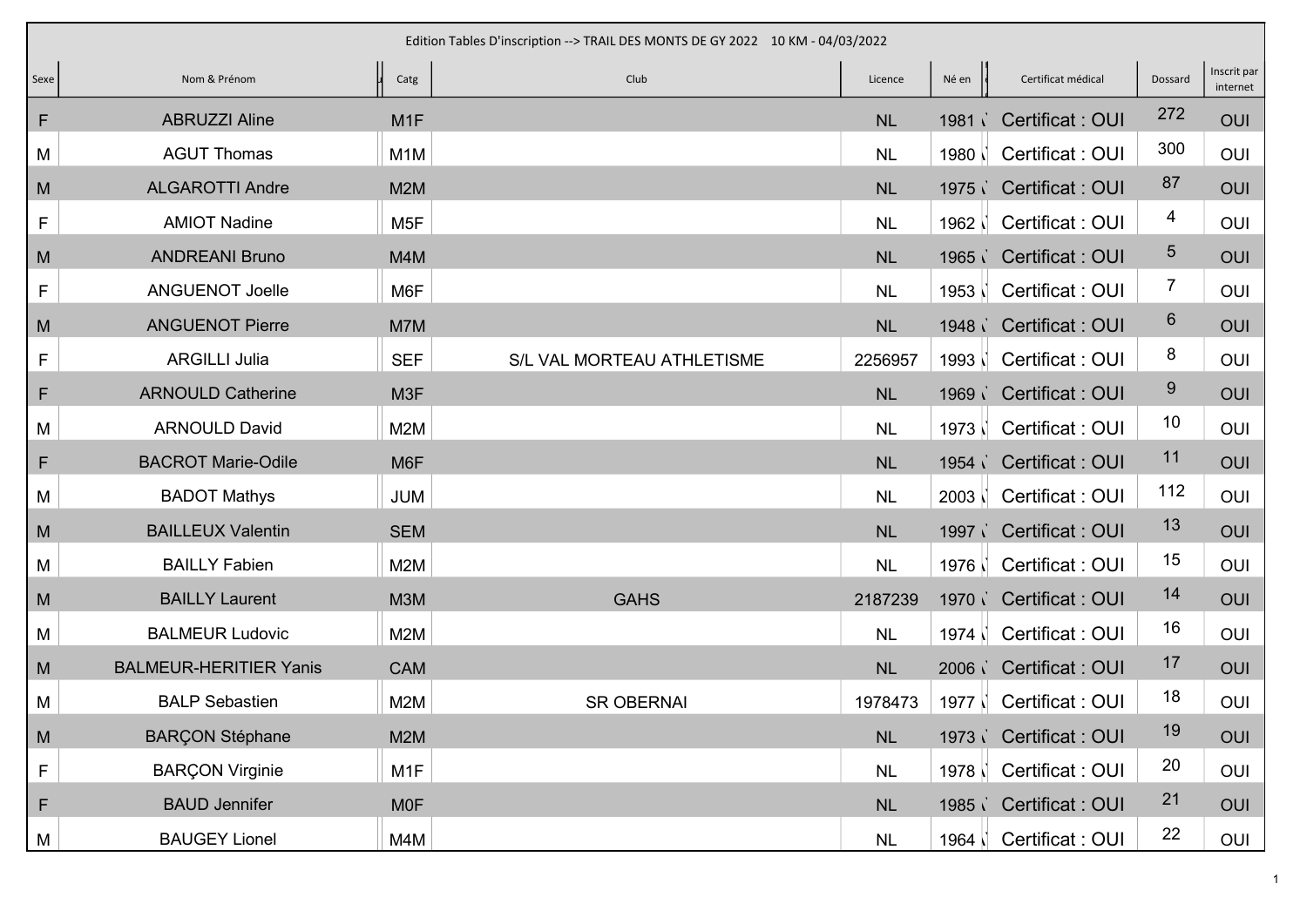| Sexe        | Nom & Prénom                | Catg             | Club                    | Licence   | Né en             | Certificat médical      | Dossard | Inscrit par<br>internet |
|-------------|-----------------------------|------------------|-------------------------|-----------|-------------------|-------------------------|---------|-------------------------|
| M           | <b>BEDIN Olivier</b>        | M4M              |                         | NL        | 1965              | Certificat: OUI         | 23      | OUI                     |
| М           | <b>BERGER Nicolas</b>       | M2M              |                         | <b>NL</b> |                   | 1976   Certificat : OUI | 24      | OUI                     |
| M           | <b>BERNA Patrice</b>        | M7M              | <b>BERNA</b>            | <b>NL</b> |                   | 1949 Certificat: OUI    | 25      | OUI                     |
| M           | <b>BERTHET Fredric</b>      | M2M              |                         | <b>NL</b> | 1973 N            | Certificat: OUI         | 26      | OUI                     |
| M           | <b>BESNARD Kevin</b>        | <b>SEM</b>       |                         | <b>NL</b> |                   | 1988 Certificat : OUI   | 27      | OUI                     |
| M           | <b>BEY Kevin</b>            | <b>SEM</b>       |                         | <b>NL</b> |                   | 1994   Certificat: NON  | 28      | OUI                     |
| M           | <b>BEY Mickael</b>          | M <sub>1</sub> M |                         | NL        |                   | 1982 Certificat : OUI   | 29      | OUI                     |
| F           | <b>BILLET Edwige</b>        | M <sub>1</sub> F |                         | <b>NL</b> | $1981$ $\vert$    | Certificat: OUI         | 30      | OUI                     |
| F           | <b>BLONDEAU Carole</b>      | M <sub>2</sub> F |                         | <b>NL</b> |                   | 1974 Certificat: OUI    | 32      | OUI                     |
| M           | <b>BLONDEAU Michel</b>      | M2M              |                         | <b>NL</b> | 1974 N            | Certificat: OUI         | 31      | OUI                     |
| M           | <b>BOCKSTAHLER Stephane</b> | M <sub>2</sub> M |                         | <b>NL</b> |                   | 1975 Certificat : OUI   | 33      | OUI                     |
| М           | <b>BOILLON Matthieu</b>     | <b>JUM</b>       | <b>ASPTT BESANCON</b>   | 2278273   |                   | 2003   Certificat : OUI | 34      | OUI                     |
| F           | <b>BONFILS Sophie</b>       | M <sub>1</sub> F |                         | NL        |                   | 1982 Certificat : OUI   | 35      | OUI                     |
| М           | <b>BONNIN Stéphane</b>      | M3M              | <b>INDIVIDUEL</b>       | A38317C   | 1970              | Certificat: OUI         | 36      | OUI                     |
| M           | <b>BORDENER Laurent</b>     | M3M              |                         | NL        |                   | 1969 Certificat : OUI   | 37      | OUI                     |
| $\mathsf F$ | <b>BOUCARD Valérie</b>      | M3F              |                         | <b>NL</b> | $1970$ $\sqrt{ }$ | Certificat: OUI         | 38      | OUI                     |
| M           | <b>BOUGEOT Eric</b>         | M4M              |                         | NL        | 1963              | <b>Certificat: OUI</b>  | 39      | OUI                     |
| M           | <b>BOUTILLIER Frederic</b>  | M4M              |                         | <b>NL</b> |                   | 1966   Certificat : OUI | 40      | OUI                     |
| M           | <b>BRAICHOTTE Alexandre</b> | <b>MOM</b>       |                         | <b>NL</b> |                   | 1987 Certificat : OUI   | 41      | OUI                     |
| M           | <b>BRAZ Michel</b>          | M2M              |                         | NL        |                   | 1977   Certificat : OUI | 42      | OUI                     |
| M           | <b>BRESSON Eric</b>         | M <sub>2</sub> M | <b>LUXEUIL ATHLE 70</b> | 122961    |                   | 1973 Certificat : OUI   | 43      | OUI                     |
| M           | <b>BRET Olivier</b>         | M <sub>1</sub> M |                         | <b>NL</b> |                   | 1979   Certificat : OUI | 44      | <b>NON</b>              |
| M           | <b>BULLIOD Cedric</b>       | M <sub>1</sub> M |                         | <b>NL</b> | 1980 i            | Certificat: OUI         | 46      | OUI                     |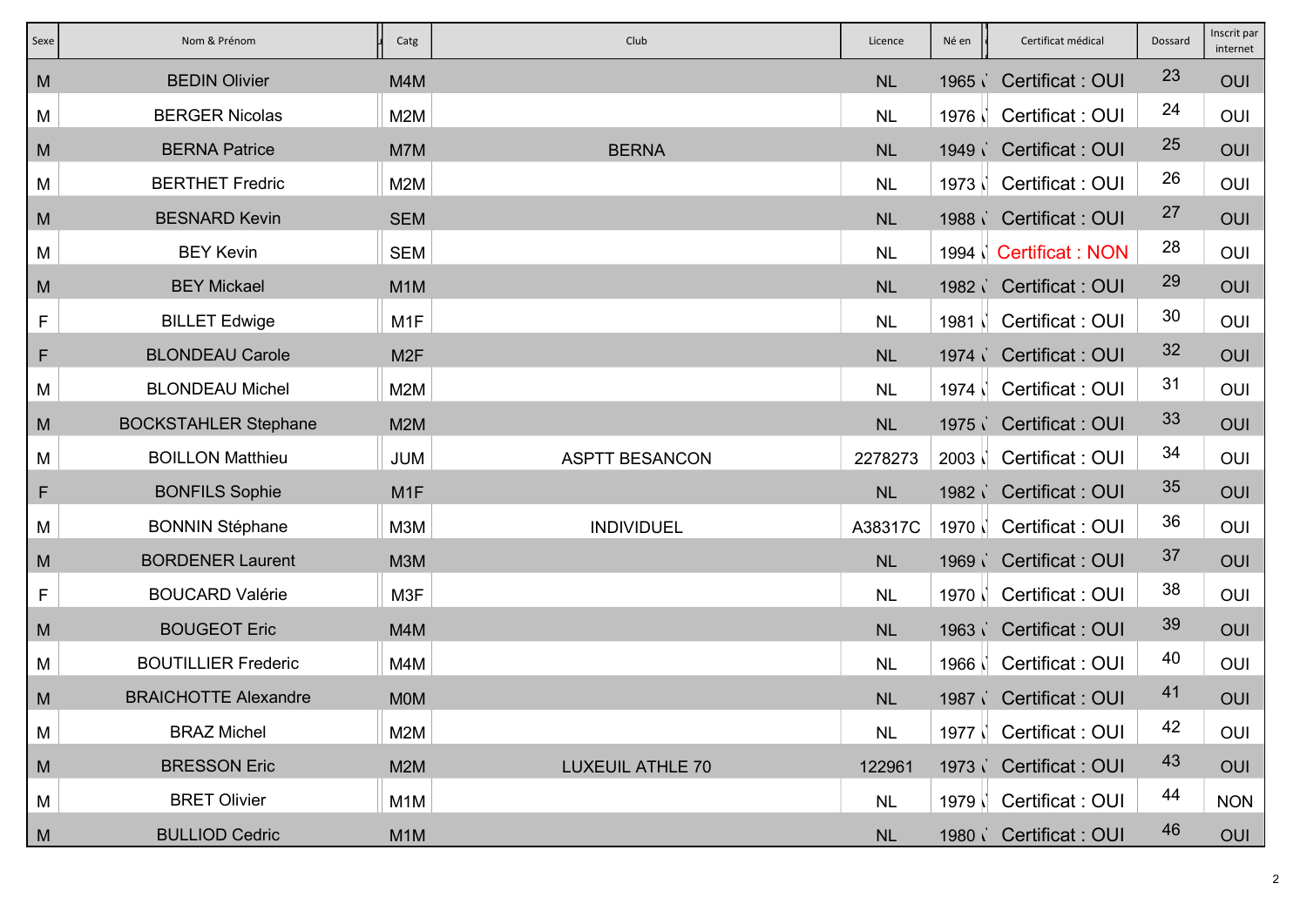| Sexe         | Nom & Prénom                | Catg             | Club            | Licence   | Né en  | Certificat médical      | Dossard | Inscrit par<br>internet |
|--------------|-----------------------------|------------------|-----------------|-----------|--------|-------------------------|---------|-------------------------|
| M            | <b>BULLIOD Clément</b>      | <b>SEM</b>       |                 | <b>NL</b> | 1991   | Certificat: OUI         | 45      | OUI                     |
| $\mathsf{F}$ | <b>BULLIOD Nadege</b>       | M <sub>1</sub> F |                 | <b>NL</b> |        | 1982 Certificat: OUI    | 47      | OUI                     |
| М            | <b>CARAMELLE Pierre</b>     | M <sub>1</sub> M |                 | <b>NL</b> |        | 1981   Certificat : OUI | 48      | OUI                     |
| M            | <b>CASTILLO Vincent</b>     | M <sub>1</sub> M | TRI VAL DE GRAY | <b>NL</b> |        | 1982 Certificat : OUI   | 49      | OUI                     |
| M            | <b>CATY Axel</b>            | <b>SEM</b>       |                 | <b>NL</b> |        | 1989   Certificat : OUI | 50      | OUI                     |
| M            | <b>CERCLEY Mathieu</b>      | <b>SEM</b>       |                 | <b>NL</b> |        | 1988 Certificat : OUI   | 51      | OUI                     |
| $\mathsf F$  | <b>CHAMPEMONT Léa</b>       | <b>ESF</b>       |                 | <b>NL</b> |        | 2000   Certificat : OUI | 52      | <b>NON</b>              |
| M            | <b>CHAMPION Ludovic</b>     | M <sub>2</sub> M |                 | NL        |        | 1973 Certificat : OUI   | 53      | OUI                     |
| М            | <b>CHAMPION Pierre</b>      | CAM              |                 | <b>NL</b> |        | 2005   Certificat : OUI | 54      | OUI                     |
| M            | <b>CHAPUIS Simon-Pierre</b> | <b>SEM</b>       |                 | <b>NL</b> |        | 1988 Certificat : OUI   | 55      | OUI                     |
| M            | <b>CHAUDRON Thierry</b>     | M2M              |                 | <b>NL</b> |        | 1974   Certificat : OUI | 56      | OUI                     |
| M            | <b>CHEVANNE Herve</b>       | <b>MOM</b>       |                 | <b>NL</b> |        | 1986 Certificat : OUI   | 57      | OUI                     |
| F            | <b>CHEVAUX Claire</b>       | M <sub>1</sub> F |                 | <b>NL</b> | 1979 N | Certificat: OUI         | 58      | OUI                     |
| M            | <b>CHEVREUX Frédéric</b>    | M <sub>2</sub> M |                 | NL        |        | 1973 Certificat : OUI   | 59      | OUI                     |
| M            | CHEVREUX Hugo               | <b>JUM</b>       |                 | <b>NL</b> |        | 2003   Certificat : OUI | 61      | OUI                     |
| F            | <b>CHEVREUX Sylvette</b>    | M <sub>2F</sub>  |                 | <b>NL</b> | 1977   | Certificat: OUI         | 60      | OUI                     |
| F            | <b>CINI Valerie</b>         | M <sub>1</sub> F |                 | <b>NL</b> |        | 1979   Certificat : OUI | 62      | OUI                     |
| M            | <b>COLLADO Jose</b>         | M3M              |                 | <b>NL</b> |        | 1968 Certificat : OUI   | 63      | OUI                     |
| F            | <b>COLLAS Alexandrine</b>   | M <sub>2</sub> F |                 | <b>NL</b> |        | 1975   Certificat : OUI | 64      | OUI                     |
| M            | <b>COLLAS Cyprien</b>       | <b>ESM</b>       |                 | NL        |        | 2002 Certificat : OUI   | 65      | OUI                     |
| F            | <b>CONSTANTIN Eloïse</b>    | <b>SEF</b>       |                 | <b>NL</b> |        | 1995   Certificat : OUI | 66      | OUI                     |
| M            | <b>CORNETTE Justin</b>      | <b>SEM</b>       |                 | NL        |        | 1991 Certificat : OUI   | 67      | OUI                     |
| M            | <b>COUDRY Jean-Pascal</b>   | M1M              |                 | NL        | 1982 N | Certificat: OUI         | 68      | OUI                     |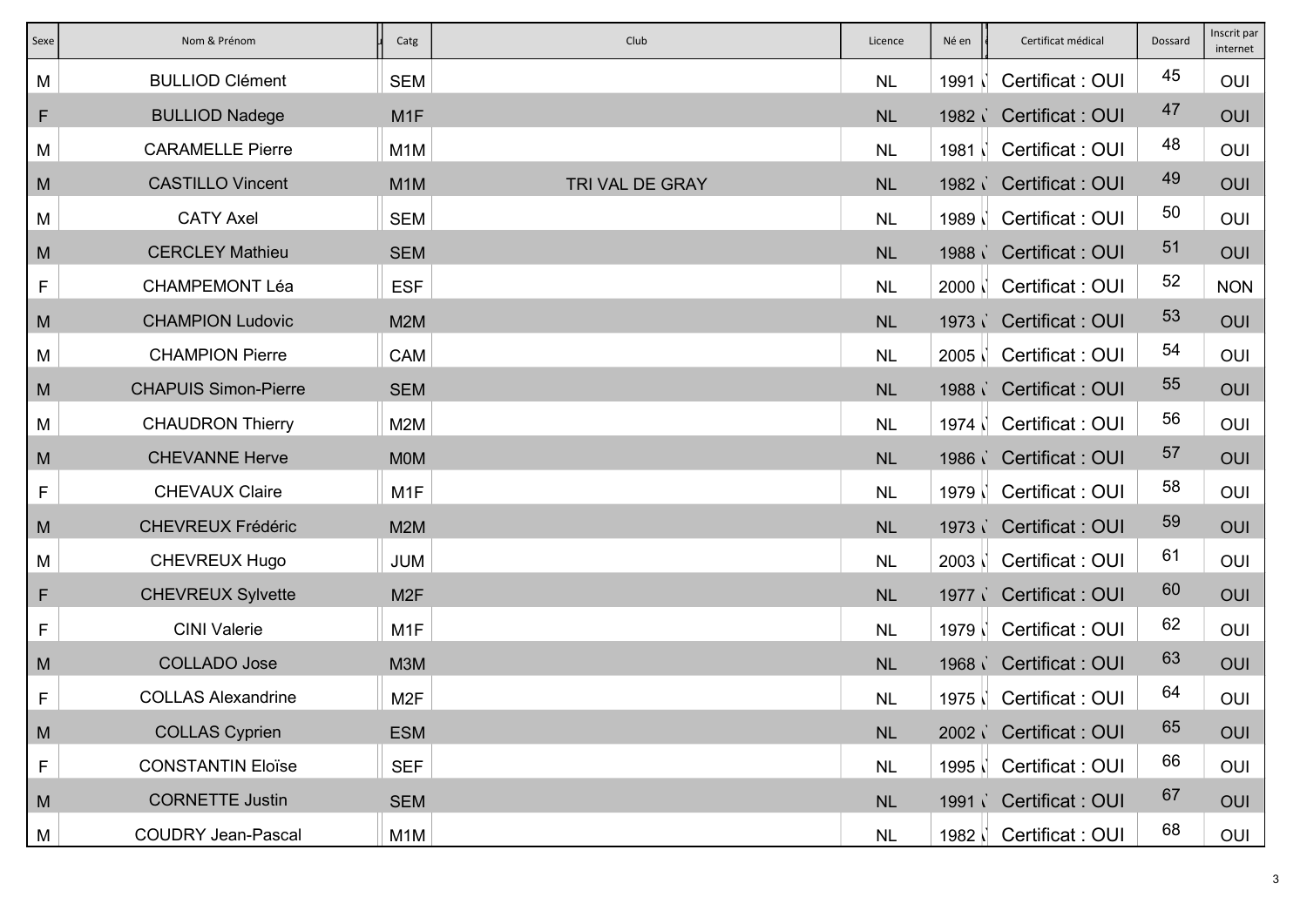| Sexe         | Nom & Prénom                 | Catg             | Club                              | Licence   | Né en             | Certificat médical      | Dossard | Inscrit par<br>internet |
|--------------|------------------------------|------------------|-----------------------------------|-----------|-------------------|-------------------------|---------|-------------------------|
| F            | <b>COURAGEOT Axelle</b>      | <b>CAF</b>       | <b>TRIATHLON MACON CLUB</b>       | <b>NL</b> | 2006 <sub>1</sub> | Certificat: OUI         | 71      | OUI                     |
| М            | <b>COURAGEOT Bertrand</b>    | M <sub>1</sub> M |                                   | <b>NL</b> | 1978              | Certificat: OUI         | 69      | OUI                     |
| $\mathsf{F}$ | <b>COURAGEOT Florence</b>    | M <sub>1</sub> F | <b>TEAM CAFC</b>                  | <b>NL</b> | 1982 <sub>1</sub> | Certificat: OUI         | 70      | OUI                     |
| $\mathsf F$  | <b>COURIOL Babeth</b>        | M <sub>2</sub> F | <b>VAL DE GRAY MARATHON</b>       | <b>NL</b> | 1973              | Certificat: OUI         | 72      | <b>NON</b>              |
| F            | <b>COURTOISIER Alexandra</b> | M <sub>1</sub> F |                                   | <b>NL</b> | $1980$ $\lambda$  | Certificat: OUI         | 73      | OUI                     |
| М            | <b>COUSIN Paul</b>           | <b>JUM</b>       |                                   | <b>NL</b> | 2003              | Certificat: OUI         | 74      | OUI                     |
| M            | <b>CROUHY Gael</b>           | <b>MOM</b>       |                                   | <b>NL</b> |                   | 1984 Certificat : OUI   | 75      | OUI                     |
| М            | <b>DANISKAN Kenan</b>        | M4M              |                                   | <b>NL</b> | 1965              | Certificat: OUI         | 76      | OUI                     |
| M            | <b>DAUDEY Frederic</b>       | M <sub>2</sub> M | LA BANDE À ZINZINS                | <b>NL</b> |                   | 1974 Certificat: OUI    | 77      | OUI                     |
| M            | DE ALMEIDA Julien            | <b>SEM</b>       |                                   | <b>NL</b> | 1988 N            | Certificat: OUI         | 78      | OUI                     |
| M            | DE OLIVEIRA David            | M <sub>1</sub> M |                                   | <b>NL</b> |                   | 1979 Certificat: OUI    | 79      | OUI                     |
| F            | DEBARD Magali                | M <sub>2</sub> F | <b>VAL DE GRAY MARATHON</b>       | <b>NL</b> |                   | 1974   Certificat : OUI | 80      | OUI                     |
| F            | <b>DECHAMBENOIT Justine</b>  | <b>ESF</b>       | S/L DOUBS SUD ATHLETISME BESANCON | 2363383   |                   | 2000 Certificat : OUI   | 81      | OUI                     |
| М            | <b>DELAVILLE Victor</b>      | <b>ESM</b>       |                                   | <b>NL</b> | $2002$ $\sqrt{ }$ | Certificat: OUI         | 82      | OUI                     |
| M            | <b>DEMASSUE Michael</b>      | M <sub>2</sub> M |                                   | <b>NL</b> |                   | 1976 Certificat : OUI   | 83      | OUI                     |
| M            | <b>DENIZOT Emmanuel</b>      | <b>SEM</b>       |                                   | <b>NL</b> | 1988 N            | Certificat: OUI         | 84      | OUI                     |
| F            | <b>DENIZOT Laetitia</b>      | M <sub>2</sub> F |                                   | <b>NL</b> |                   | 1976 Certificat : OUI   | 85      | OUI                     |
| M            | <b>DEPLANQUE Patrice</b>     | M <sub>5</sub> M |                                   | <b>NL</b> | 1958 N            | Certificat: OUI         | 86      | OUI                     |
| M            | <b>DEPRIESTER Emmanuel</b>   | <b>MOM</b>       | TRI VAL DE GRAY                   | A56122C   |                   | 1987 Certificat: OUI    | 3       | OUI                     |
| F            | <b>DESSOY Alicia</b>         | <b>SEF</b>       |                                   | <b>NL</b> |                   | 1988   Certificat : OUI | 88      | OUI                     |
| F            | <b>DIETRE Brigitte</b>       | M <sub>3</sub> F | <b>VAL DE GRAY MARATHON</b>       | <b>NL</b> |                   | 1970 Certificat : OUI   | 89      | OUI                     |
| М            | <b>DINGA Clement</b>         | <b>ESM</b>       | LAPSIG2GRAY                       | <b>NL</b> | $2001$ $\sqrt{ }$ | Certificat: OUI         | 90      | OUI                     |
| M            | <b>DOLE Patrick</b>          | M6M              |                                   | NL        | 1955i             | Certificat: OUI         | 91      | OUI                     |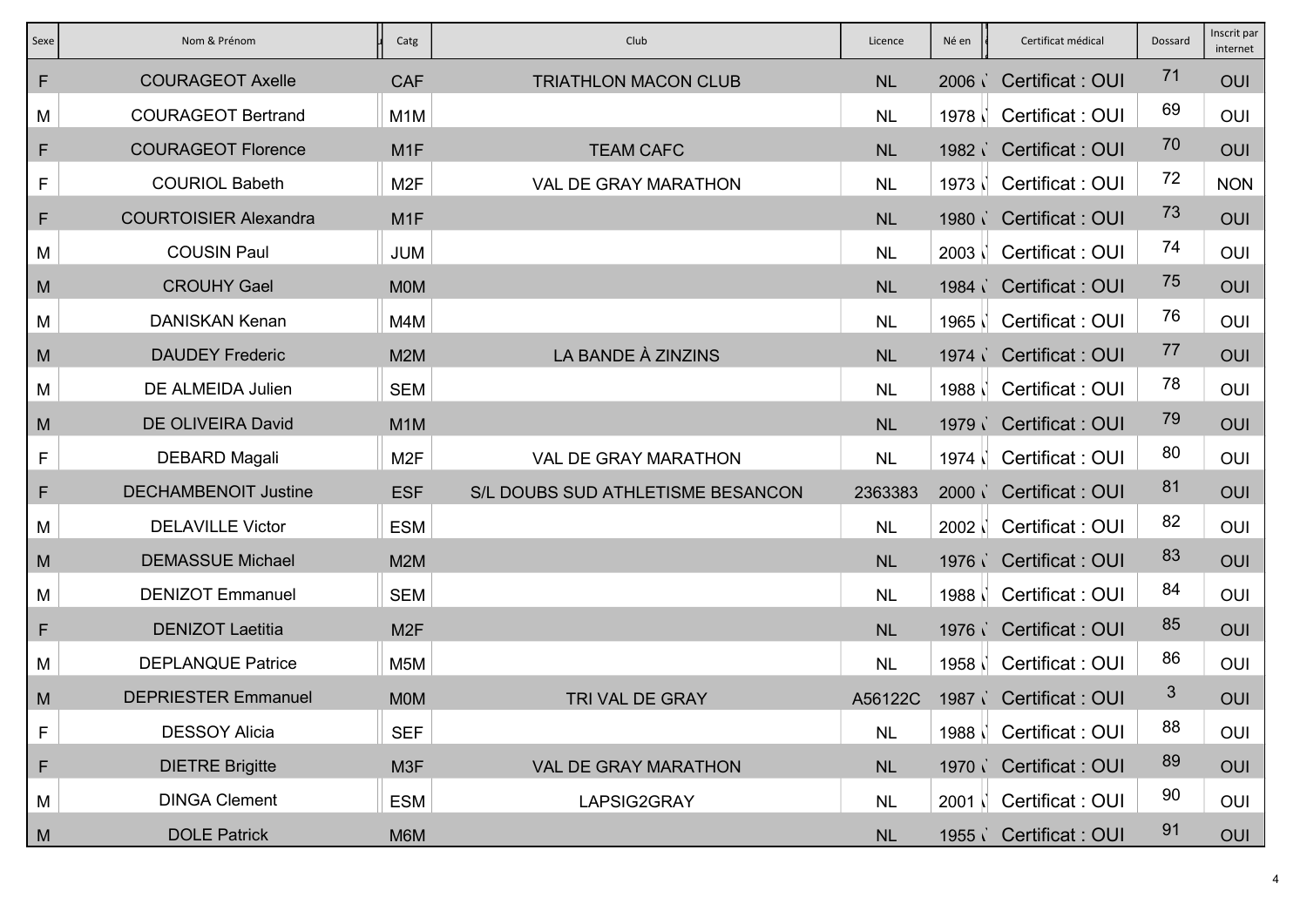| Sexe         | Nom & Prénom               | Catg             | Club                              | Licence   | Né en             | Certificat médical          | Dossard | Inscrit par<br>internet |
|--------------|----------------------------|------------------|-----------------------------------|-----------|-------------------|-----------------------------|---------|-------------------------|
| M            | <b>DORMOY Jean-Louis</b>   | M3M              | <b>GA HAUT-SAONOIS (FC)</b>       | 1393908   | 1969              | Certificat: OUI             | 92      | OUI                     |
| F            | <b>DROUOT Beatrice</b>     | M <sub>3</sub> F |                                   | <b>NL</b> | 1968 <sub>1</sub> | Certificat: OUI             | 93      | OUI                     |
| М            | <b>DUCERF Sebastien</b>    | M2M              |                                   | <b>NL</b> | 1977 $\sqrt{ }$   | Certificat: OUI             | 94      | OUI                     |
| F            | <b>DUCHET ANNEZ Maryse</b> | <b>MOF</b>       |                                   | NL        |                   | 1986 Certificat : OUI       | 95      | <b>OUI</b>              |
| F            | <b>DUCROISET Pauline</b>   | <b>MOF</b>       | S/L BAUME-LES-DAMES ATHLETISME    | 1582080   | 1984 $\sqrt{ }$   | Certificat: OUI             | 96      | OUI                     |
| $\mathsf{F}$ | <b>DUMONT Ludivine</b>     | <b>MOF</b>       |                                   | <b>NL</b> | 1986              | Certificat: OUI             | 97      | OUI                     |
| M            | <b>DUPUY David</b>         | <b>MOM</b>       |                                   | <b>NL</b> | 1987 $\sqrt{ }$   | Certificat: OUI             | 98      | OUI                     |
| F            | <b>DURAIN Carmen</b>       | M3F              |                                   | <b>NL</b> | 1970 <sub>1</sub> | Certificat: OUI             | 99      | OUI                     |
| $\mathsf F$  | <b>FAIVRE Celine</b>       | M <sub>2</sub> F | <b>VESOUL MARATHON</b>            | <b>NL</b> | 1973              | Certificat: OUI             | 100     | OUI                     |
| F            | <b>FIGARD Juliette</b>     | <b>MOF</b>       | S/L DOUBS SUD ATHLETISME BESANCON | 2341598   |                   | 1985 Certificat: OUI        | 101     | OUI                     |
| F            | FION Jade                  | <b>CAF</b>       |                                   | <b>NL</b> | $2005$ $\sqrt{ }$ | Certificat: OUI             | 102     | OUI                     |
| M            | <b>FLAMAND Jerome</b>      | M <sub>1</sub> M |                                   | <b>NL</b> |                   | 1981 Certificat: OUI        | 103     | OUI                     |
| M            | <b>FLAVIEN Mathieu</b>     | <b>ESM</b>       |                                   | <b>NL</b> |                   | 2002 <b>Certificat: NON</b> | 191     | OUI                     |
| M            | <b>FLEUROT Bruno</b>       | M <sub>2</sub> M |                                   | <b>NL</b> |                   | 1974 Certificat : OUI       | 104     | OUI                     |
| M            | <b>FRANÇOIS Loic</b>       | M2M              |                                   | <b>NL</b> | 1977 $ $          | Certificat: OUI             | 105     | <b>OUI</b>              |
| $\mathsf{F}$ | <b>GACONNET Brigitte</b>   | M <sub>5F</sub>  | <b>VAL DE GRAY MARATHON</b>       | <b>NL</b> | 1958 <sub>1</sub> | Certificat: OUI             | 107     | OUI                     |
| M            | <b>GACONNET Roland</b>     | M6M              | <b>GA HAUT-SAONOIS (FC)</b>       | 938378    | 1954              | Certificat: OUI             | 106     | <b>OUI</b>              |
| M            | <b>GANTOIS Rémi</b>        | <b>SEM</b>       |                                   | <b>NL</b> | 1996              | Certificat: OUI             | 108     | OUI                     |
| M            | <b>GARNIER Louis</b>       | <b>SEM</b>       |                                   | <b>NL</b> | 1991              | Certificat: OUI             | 109     | OUI                     |
| M            | <b>GARNIER Marc</b>        | <b>MOM</b>       |                                   | NL        |                   | 1983 Certificat : OUI       | 110     | OUI                     |
| M            | <b>GARNIRON Etienne</b>    | <b>SEM</b>       |                                   | <b>NL</b> |                   | 1991   Certificat : OUI     | 111     | <b>NON</b>              |
| F            | <b>GAUTHIER Florence</b>   | M <sub>1</sub> F |                                   | <b>NL</b> |                   | 1978 Certificat : OUI       | 113     | OUI                     |
| M            | <b>GAUTHIER Manu</b>       | M3M              |                                   | NL        | $1972$ $\sqrt{ }$ | Certificat: OUI             | 12      | OUI                     |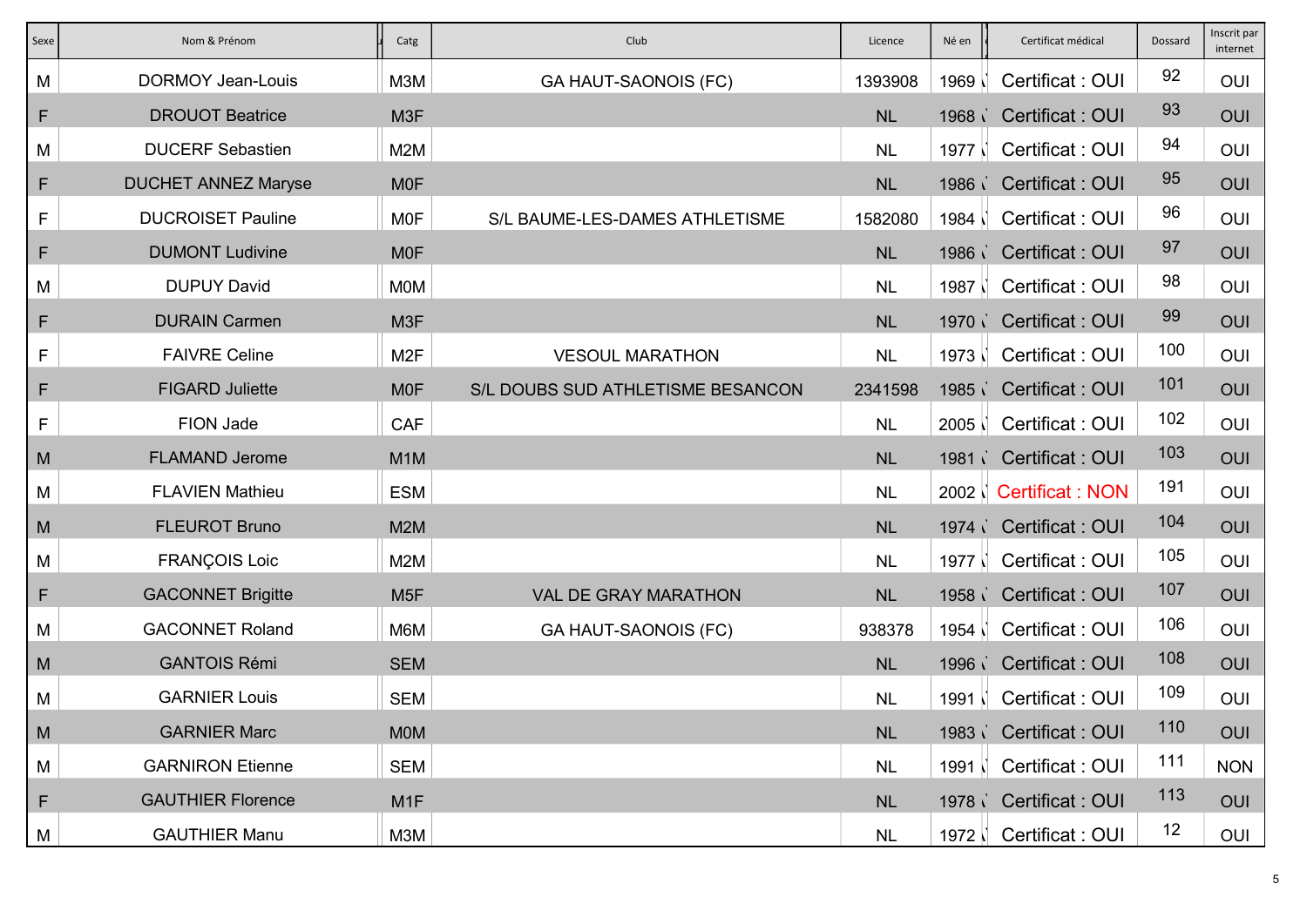| Sexe        | Nom & Prénom               | Catg             | Club                              | Licence   | Né en           | Certificat médical      | Dossard | Inscrit par<br>internet |
|-------------|----------------------------|------------------|-----------------------------------|-----------|-----------------|-------------------------|---------|-------------------------|
| M           | <b>GERARD Wilfried</b>     | M2M              |                                   | NL        | 1974            | Certificat: OUI         | 114     | OUI                     |
| F           | <b>GIBOULET Carole</b>     | <b>MOF</b>       | RIOZ TRAIL TEAM / SPIRIDON ALSACE | <b>NL</b> | $1983 \mid$     | Certificat: OUI         | 115     | OUI                     |
| M           | <b>GIMBERT Frederic</b>    | M <sub>1</sub> M |                                   | <b>NL</b> | 1980            | <b>Certificat: OUI</b>  | 116     | OUI                     |
| M           | <b>GIRARD Fabrice</b>      | M2M              |                                   | <b>NL</b> | 1973            | Certificat: OUI         | 117     | OUI                     |
| M           | <b>GIRARDEY Mickael</b>    | <b>MOM</b>       |                                   | <b>NL</b> | 1985            | <b>Certificat: OUI</b>  | 118     | OUI                     |
| F           | <b>GIROD Charleyne</b>     | <b>SEF</b>       |                                   | <b>NL</b> |                 | 1993   Certificat : OUI | 119     | OUI                     |
| M           | <b>GOTTI Benoit</b>        | <b>MOM</b>       |                                   | NL        |                 | 1985 Certificat : OUI   | 120     | OUI                     |
| М           | <b>GOUIFFES Philippe</b>   | M3M              |                                   | <b>NL</b> | 1971            | Certificat: OUI         | 121     | OUI                     |
| M           | <b>GOUSSARD Fabrice</b>    | M2M              |                                   | <b>NL</b> | 1977 $\sqrt{ }$ | <b>Certificat: OUI</b>  | 122     | OUI                     |
| M           | <b>GRAMMONT Florian</b>    | <b>SEM</b>       | TRI VAL DE GRAY                   | <b>NL</b> | 1988 N          | Certificat: OUI         | 123     | OUI                     |
| M           | <b>GRANDMAISON Maxime</b>  | <b>SEM</b>       |                                   | <b>NL</b> | 1990 i          | <b>Certificat: OUI</b>  | 124     | OUI                     |
| M           | <b>GRILLOT Ludovic</b>     | <b>MOM</b>       | <b>GA HAUT-SAONOIS (FC)</b>       | 2315817   |                 | 1983   Certificat : OUI | 125     | OUI                     |
| M           | <b>GROSJEAN Jeremy</b>     | M <sub>1</sub> M | DOLE AC                           | 2170362   |                 | 1981 Certificat : OUI   | 126     | OUI                     |
| М           | <b>GUENON Bryan</b>        | <b>SEM</b>       |                                   | <b>NL</b> | 1992 N          | Certificat: OUI         | 127     | OUI                     |
| M           | <b>GUERRINI Gabin</b>      | <b>CAM</b>       |                                   | NL        |                 | 2005 Certificat : OUI   | 128     | OUI                     |
| $\mathsf F$ | <b>GUYOT Manon</b>         | <b>SEF</b>       |                                   | <b>NL</b> | 1997 N          | Certificat: OUI         | 130     | OUI                     |
| M           | <b>GUYOT Mickael</b>       | M <sub>2</sub> M | <b>VAINCRE PARKINSON</b>          | <b>NL</b> | 1974            | <b>Certificat: OUI</b>  | 131     | OUI                     |
| M           | <b>GUYOT Thomas</b>        | <b>SEM</b>       |                                   | <b>NL</b> | 1992 ∖          | Certificat: OUI         | 129     | OUI                     |
| F           | <b>HARNISCH Alizée</b>     | <b>SEF</b>       |                                   | <b>NL</b> |                 | 1991 Certificat: OUI    | 132     | OUI                     |
| F           | <b>HARTMANN Sabrina</b>    | <b>MOF</b>       | VAL DE GRAY MARATHON              | <b>NL</b> |                 | 1984   Certificat : OUI | 133     | OUI                     |
| M           | <b>HAVARD Leo</b>          | <b>ESM</b>       |                                   | <b>NL</b> |                 | 2000 Certificat : OUI   | 134     | OUI                     |
| M           | <b>HENNEQUIN Sebastien</b> | M2M              |                                   | <b>NL</b> |                 | 1975   Certificat : OUI | 135     | OUI                     |
| M           | <b>HERNANDEZ Christian</b> | M7M              |                                   | NL        | $1951$ $\sim$   | Certificat: OUI         | 136     | OUI                     |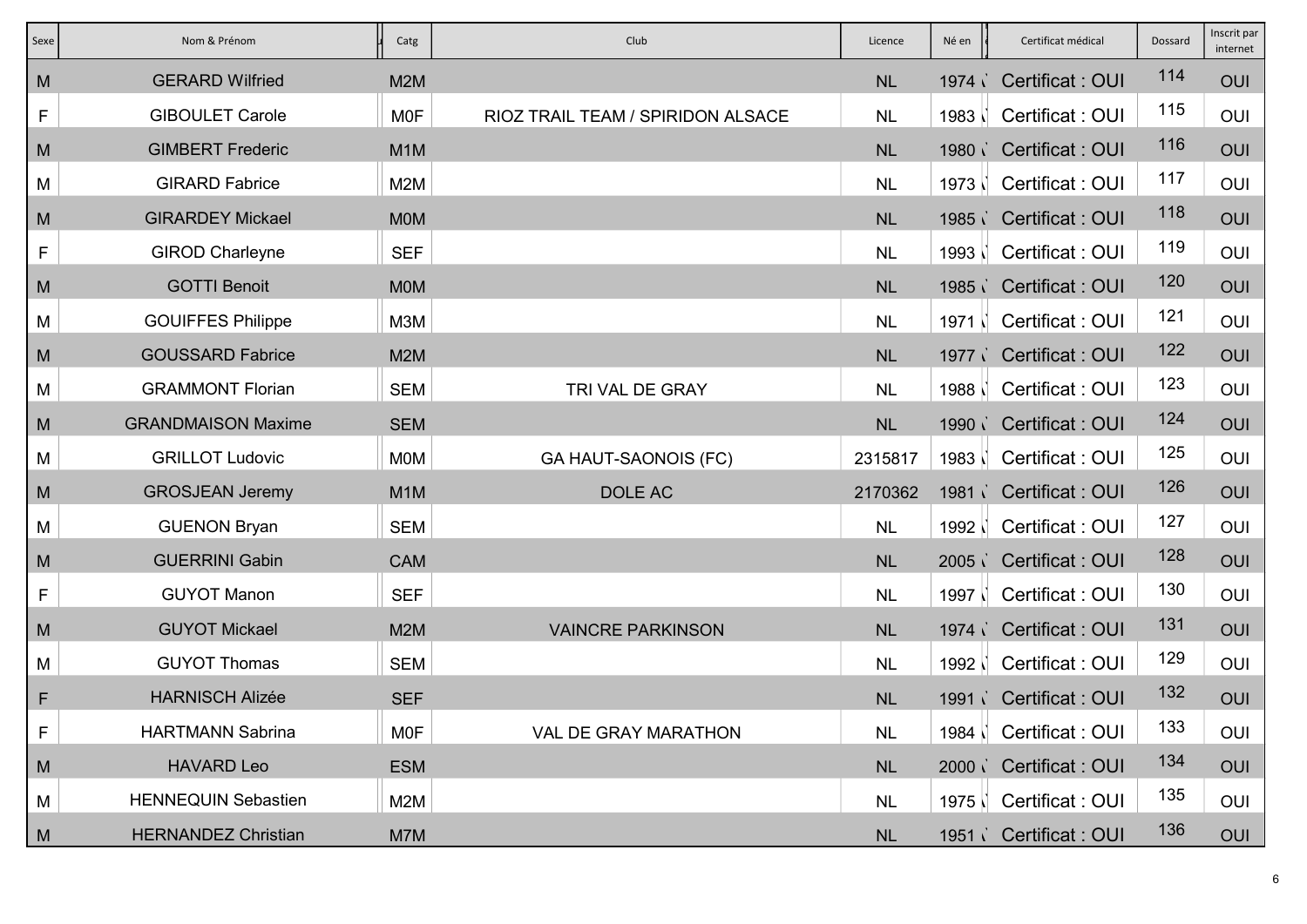| Sexe | Nom & Prénom             | Catg             | Club                              | Licence   | Né en             | Certificat médical      | Dossard | Inscrit par<br>internet |
|------|--------------------------|------------------|-----------------------------------|-----------|-------------------|-------------------------|---------|-------------------------|
| M    | <b>HORREARD Herve</b>    | M4M              |                                   | <b>NL</b> | 1965              | Certificat: OUI         | 137     | OUI                     |
| F    | <b>HUBNER Delphine</b>   | M <sub>1</sub> F | S/L DOUBS SUD ATHLETISME BESANCON | 656904    | 1979 <sub>1</sub> | <b>Certificat: OUI</b>  | 138     | OUI                     |
| M    | <b>HUGOT Maxime</b>      | <b>MOM</b>       | <b>VAL DE GRAY MARATHON</b>       | <b>NL</b> | 1983 N            | Certificat: OUI         | 139     | OUI                     |
| F    | <b>HUMBERT Aline</b>     | <b>MOF</b>       |                                   | <b>NL</b> |                   | 1987 Certificat : OUI   | 140     | OUI                     |
| M    | <b>JACOT Fabien</b>      | M2M              |                                   | <b>NL</b> | 1977 N            | Certificat: OUI         | 141     | OUI                     |
| M    | <b>JANDOT Clement</b>    | <b>SEM</b>       | <b>ASPTT BESANCON</b>             | 2406315   | 1994              | <b>Certificat: OUI</b>  | 142     | OUI                     |
| F    | <b>JANLIN Julie</b>      | <b>SEF</b>       |                                   | <b>NL</b> | 1997 <sup>\</sup> | Certificat: OUI         | 143     | OUI                     |
| M    | <b>JARAND Jean-Luc</b>   | M <sub>5</sub> M |                                   | <b>NL</b> | 1959              | Certificat: OUI         | 144     | OUI                     |
| M    | <b>JAUNIAUX Jimmy</b>    | M3M              |                                   | <b>NL</b> | 1970 N            | Certificat: OUI         | 145     | OUI                     |
| F    | <b>JEAN Carole</b>       | <b>SEF</b>       |                                   | <b>NL</b> |                   | 1988 Certificat : OUI   | 146     | <b>NON</b>              |
| M    | <b>JEAN Xavier</b>       | M2M              |                                   | <b>NL</b> | 1973              | Certificat: OUI         | 147     | OUI                     |
| M    | <b>JEANDEY Claude</b>    | M6M              |                                   | <b>NL</b> |                   | 1953 Certificat: OUI    | 148     | OUI                     |
| M    | <b>JEANMOUGIN Xavier</b> | M <sub>1</sub> M | <b>GA HAUT-SAONOIS (FC)</b>       | 2202224   | 1982 N            | Certificat: OUI         | 149     | OUI                     |
| M    | <b>JEANROY Theo</b>      | <b>SEM</b>       |                                   | <b>NL</b> | 1999 <sub>1</sub> | <b>Certificat: OUI</b>  | 150     | OUI                     |
| M    | <b>JEUNOT Mickael</b>    | <b>MOM</b>       | <b>VAL DE GRAY MARATHON</b>       | <b>NL</b> | 1984              | Certificat: OUI         | 151     | OUI                     |
| M    | <b>KAUSS Denis</b>       | M4M              | AS CHAINGY SPORT NATURE           | 651515    | 1963              | <b>Certificat: OUI</b>  | 152     | OUI                     |
| M    | <b>LACOMBE Anthony</b>   | M <sub>1</sub> M | <b>GA HAUT-SAONOIS (FC)</b>       | 163163    | 1982              | Certificat: OUI         | 153     | OUI                     |
| M    | <b>LAMBERT Michael</b>   | <b>MOM</b>       |                                   | <b>NL</b> | 1984 <sub>1</sub> | Certificat: OUI         | 154     | OUI                     |
| F    | <b>LAMBERT Severine</b>  | <b>MOF</b>       |                                   | <b>NL</b> |                   | 1986   Certificat : OUI | 155     | OUI                     |
| M    | <b>LAMBOLEY Rémi</b>     | <b>SEM</b>       | <b>COURIR ENSEMBLE A LUXEUIL</b>  | <b>NL</b> |                   | 1991 Certificat: OUI    | 156     | OUI                     |
| M    | <b>LAMEY Michel</b>      | <b>MOM</b>       |                                   | <b>NL</b> |                   | 1984   Certificat : OUI | 157     | OUI                     |
| F    | <b>LAMEY Sophie</b>      | <b>MOF</b>       |                                   | <b>NL</b> |                   | 1984 Certificat : OUI   | 158     | OUI                     |
| F    | <b>LAMOTTE Merrrylou</b> | <b>SEF</b>       | <b>ASPTT BESANCON</b>             | 40904137  | 1994              | Certificat: OUI         | 159     | OUI                     |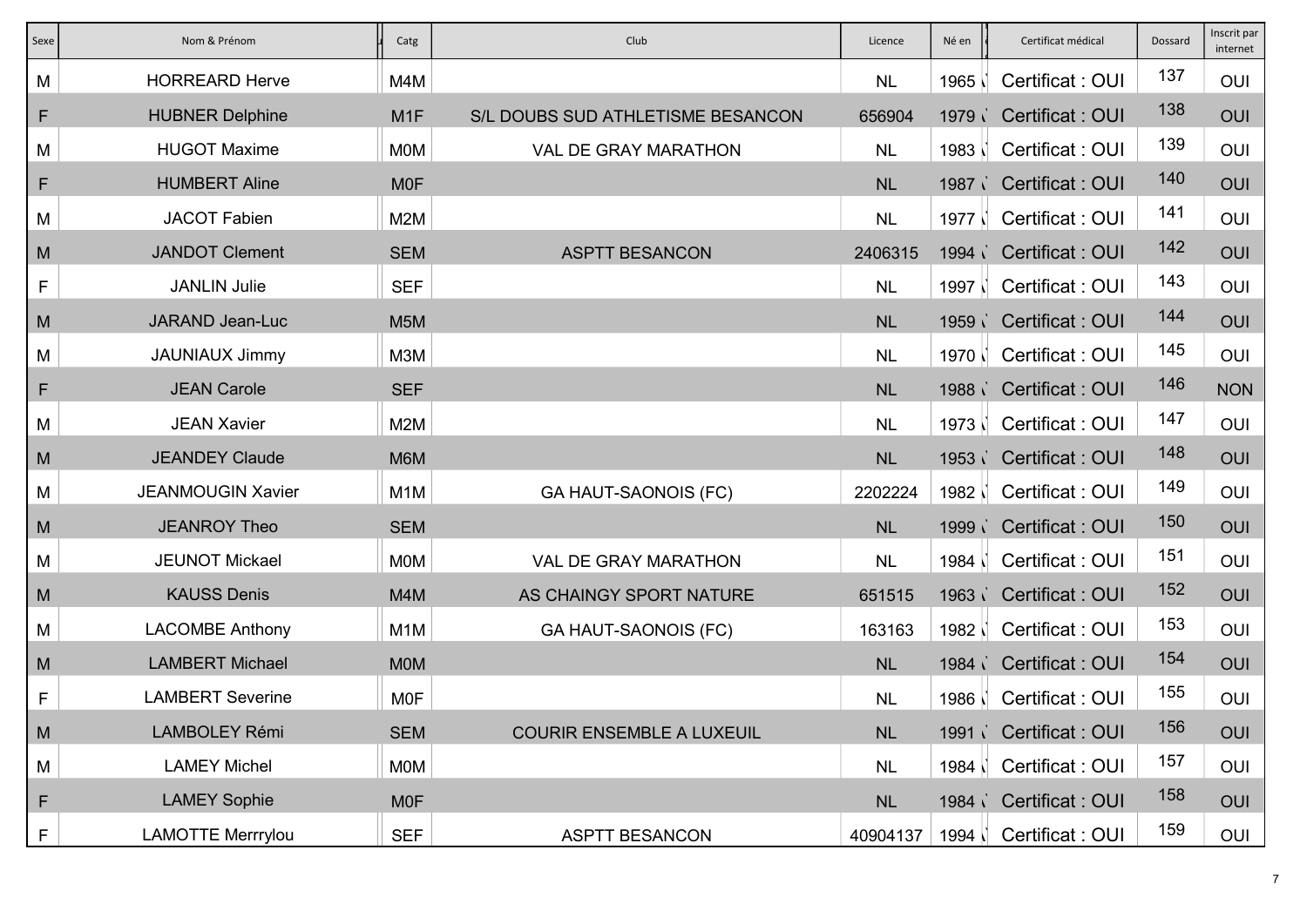| Sexe | Nom & Prénom                | Catg             | Club                                       | Licence   | Né en             | Certificat médical      | Dossard | Inscrit par<br>internet |
|------|-----------------------------|------------------|--------------------------------------------|-----------|-------------------|-------------------------|---------|-------------------------|
| M    | <b>LAROYENNE Luc</b>        | M4M              |                                            | <b>NL</b> | 1963              | Certificat: OUI         | 160     | OUI                     |
| F    | <b>LASSALLE Nina</b>        | <b>SEF</b>       |                                            | <b>NL</b> | $1990$ $\sqrt{ }$ | Certificat: OUI         | 161     | OUI                     |
| F    | <b>LAURENT Marion</b>       | <b>MOF</b>       | <b>VAL DE GRAY MARATHON</b>                | <b>NL</b> | 1985              | Certificat: OUI         | 162     | OUI                     |
| M    | <b>LE GALL Stephane</b>     | M4M              | <b>BESANCON ATHLETIC CLUB</b>              | 1981301   | 1967 N            | Certificat: OUI         | 163     | OUI                     |
| M    | <b>LE MAGUER Mathieu</b>    | <b>SEM</b>       |                                            | <b>NL</b> |                   | 1989 Certificat : OUI   | 164     | OUI                     |
| F    | <b>LEDOUX Sandrine</b>      | M3F              |                                            | <b>NL</b> | 1971 N            | Certificat: OUI         | 165     | OUI                     |
| F    | <b>LEFRANC Laure</b>        | M <sub>2F</sub>  |                                            | <b>NL</b> |                   | 1976 Certificat : OUI   | 166     | OUI                     |
| F    | <b>LIENARD AYADY Emilie</b> | <b>MOF</b>       |                                            | <b>NL</b> | 1983              | Certificat: OUI         | 167     | OUI                     |
| M    | <b>LIEVREMONT Arnaud</b>    | M <sub>1</sub> M |                                            | <b>NL</b> |                   | 1979 Certificat: OUI    | 168     | OUI                     |
| M    | <b>LOCATELLI Dominique</b>  | M5M              |                                            | <b>NL</b> | 1961              | Certificat: OUI         | 169     | OUI                     |
| M    | <b>LOIGEROT Emilien</b>     | <b>SEM</b>       |                                            | <b>NL</b> | 1991 <sub>1</sub> | <b>Certificat: OUI</b>  | 170     | OUI                     |
| M    | <b>LOTTIN Gerard</b>        | M8M              |                                            | <b>NL</b> |                   | 1946   Certificat : OUI | 171     | OUI                     |
| F    | <b>LUCIAUD Caroline</b>     | M <sub>2F</sub>  |                                            | <b>NL</b> |                   | 1976 Certificat : OUI   | 173     | OUI                     |
| M    | <b>LUCIAUD Fabrice</b>      | M3M              |                                            | <b>NL</b> | $1971$ $\vert$    | Certificat: OUI         | 172     | OUI                     |
| M    | <b>LUZET Julien</b>         | M <sub>1</sub> M | <b>GROUPE TRIATHLON VESOUL HAUTE SAÔNE</b> | <b>NL</b> | 1979 <sub>1</sub> | <b>Certificat: OUI</b>  | 174     | OUI                     |
| M    | <b>MACHARD Jerome</b>       | M <sub>1</sub> M | <b>GA HAUT-SAONOIS (FC)</b>                | 1521643   | 1982 <sup>\</sup> | Certificat: OUI         | 175     | OUI                     |
| M    | <b>MAILLOT Nicolas</b>      | <b>CAM</b>       | <b>GAHS</b>                                | 1807747   | 2005              | Certificat: OUI         | 176     | OUI                     |
| F    | <b>MAITROT Marie-Laure</b>  | <b>SEF</b>       |                                            | <b>NL</b> | $1991 \mid$       | Certificat: OUI         | 177     | OUI                     |
| M    | <b>MALDONADO Guillaume</b>  | M <sub>1</sub> M | HERICOURT ATHLETISME COMPETITION           | 678960    |                   | 1982 Certificat : OUI   | 178     | OUI                     |
| M    | <b>MANENTI Pierre</b>       | <b>SEM</b>       |                                            | <b>NL</b> |                   | 1993   Certificat : OUI | 179     | <b>NON</b>              |
| M    | <b>MANGE Romain</b>         | M <sub>1</sub> M | S/L DOUBS SUD ATHLETISME BESANCON          | 2426364   |                   | 1982 Certificat : OUI   | 180     | OUI                     |
| M    | <b>MARCHAND Romuald</b>     | M2M              |                                            | <b>NL</b> |                   | 1974   Certificat : OUI | 181     | OUI                     |
| F    | <b>MARGELIN Catherine</b>   | M <sub>2</sub> F |                                            | <b>NL</b> | 1977              | Certificat: OUI         | 182     | OUI                     |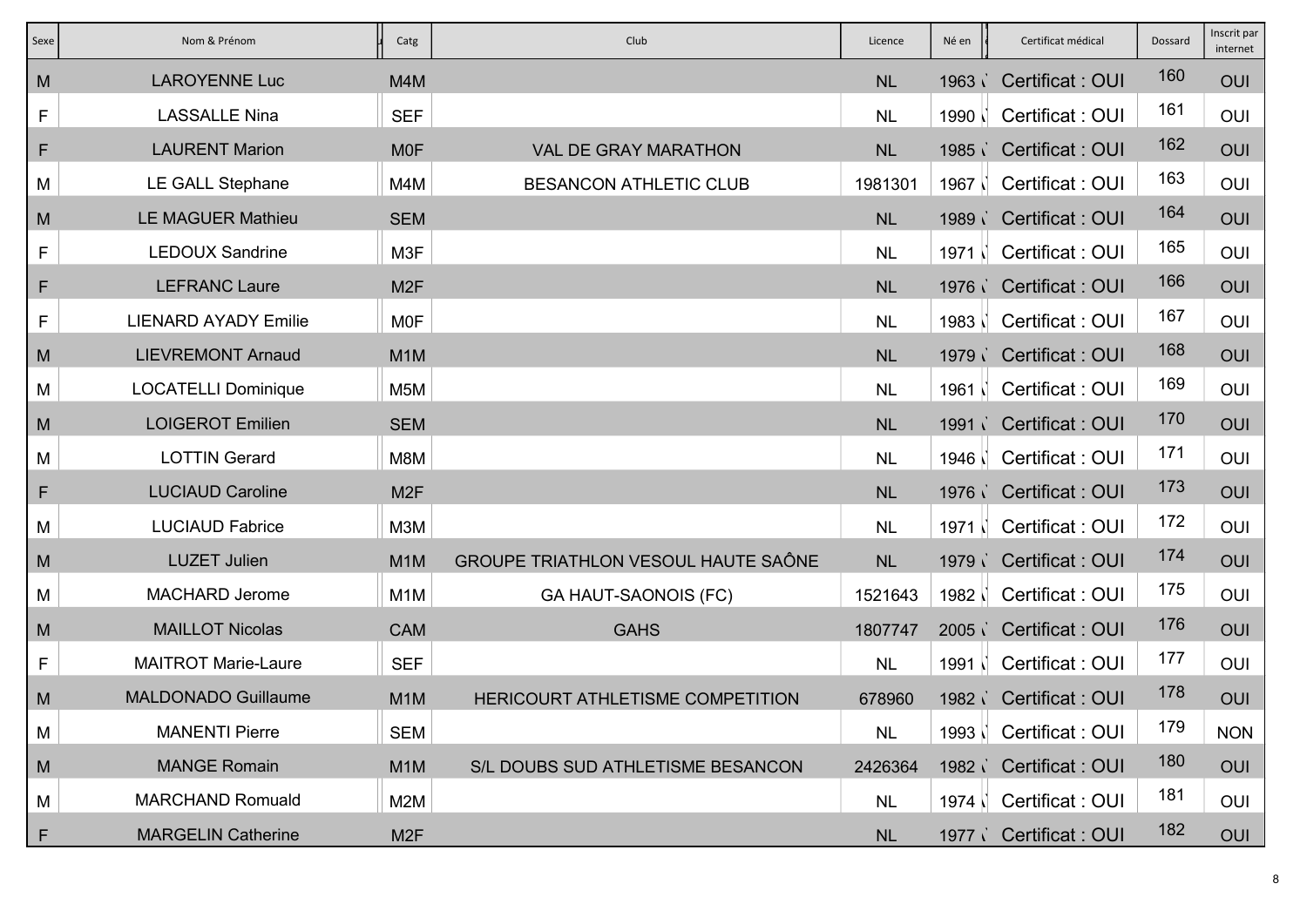| Sexe         | Nom & Prénom                      | Catg             | Club                        | Licence   | Né en             | Certificat médical      | Dossard | Inscrit par<br>internet |
|--------------|-----------------------------------|------------------|-----------------------------|-----------|-------------------|-------------------------|---------|-------------------------|
| M            | <b>MARIUS Edouard</b>             | <b>MOM</b>       |                             | <b>NL</b> | 1985              | Certificat: OUI         | 183     | OUI                     |
| M            | <b>MARMET Joel</b>                | M <sub>1</sub> M | <b>VAINCRE PARKINSON</b>    | NL        | 1981 <sub>1</sub> | <b>Certificat: OUI</b>  | 184     | OUI                     |
| М            | <b>MARQUES Victor</b>             | M3M              |                             | <b>NL</b> | $1971$ $\vert$    | Certificat: OUI         | 185     | OUI                     |
| M            | <b>MARTIN Julien</b>              | M <sub>1</sub> M |                             | NL        |                   | 1981 Certificat: OUI    | 188     | OUI                     |
| F            | <b>MARTIN Laëtitia</b>            | M <sub>2</sub> F |                             | <b>NL</b> | 1977 N            | Certificat: OUI         | 187     | OUI                     |
| $\mathsf{F}$ | <b>MARTIN Sandrine</b>            | M3F              | <b>FERRIERES SA</b>         | <b>NL</b> |                   | 1972 Certificat : OUI   | 186     | OUI                     |
| M            | <b>MATEOS Anthony</b>             | <b>MOM</b>       | <b>TRIVAL DE GRAY</b>       | <b>NL</b> | 1983              | Certificat: OUI         | 189     | OUI                     |
| F            | <b>MATHIEU Audrey</b>             | <b>SEF</b>       |                             | <b>NL</b> |                   | 1988 Certificat: OUI    | 190     | OUI                     |
| F            | <b>MENDES TAVARES Marie-Laure</b> | M <sub>1</sub> F |                             | <b>NL</b> | 1979 N            | Certificat: OUI         | 192     | OUI                     |
| M            | <b>MENISSIER Alain</b>            | M6M              | <b>VAL DE GRAY MARATHON</b> | NL        |                   | 1954 Certificat: OUI    | 193     | OUI                     |
| М            | <b>MERLO Florent</b>              | M <sub>1</sub> M |                             | <b>NL</b> | 1978              | Certificat: OUI         | 194     | OUI                     |
| $\mathsf{F}$ | <b>METROT Capucine</b>            | <b>CAF</b>       |                             | <b>NL</b> |                   | 2006 Certificat : OUI   | 195     | OUI                     |
| M            | <b>MEULLE Jonathan</b>            | <b>MOM</b>       |                             | <b>NL</b> | 1985 \            | Certificat: OUI         | 196     | OUI                     |
| M            | <b>MEZIERE David</b>              | <b>SEM</b>       |                             | <b>NL</b> | 1990 i            | Certificat: OUI         | 197     | OUI                     |
| F            | <b>MICHOT Séverine</b>            | M <sub>2F</sub>  |                             | <b>NL</b> | 1977              | Certificat: OUI         | 198     | OUI                     |
| M            | <b>MILLERET Loris</b>             | <b>SEM</b>       | LES CHAUFFE LA SEMELLE      | <b>NL</b> | 1999 <sub>1</sub> | Certificat: OUI         | 199     | <b>NON</b>              |
| М            | <b>MINARY Tom</b>                 | <b>ESM</b>       | <b>LA BESACE</b>            | <b>NL</b> | 2000              | Certificat: OUI         | 200     | OUI                     |
| M            | <b>MONIER Michel</b>              | M4M              |                             | <b>NL</b> |                   | 1963 Certificat : OUI   | 201     | OUI                     |
| M            | <b>MORRA Angelo</b>               | M4M              |                             | <b>NL</b> |                   | 1963   Certificat : OUI | 202     | OUI                     |
| M            | <b>MOUGENOT Herve</b>             | M <sub>5</sub> M |                             | NL        |                   | 1960 Certificat : OUI   | 203     | OUI                     |
| М            | <b>MOULIS Pierre</b>              | <b>MOM</b>       |                             | <b>NL</b> |                   | 1986   Certificat : OUI | 204     | OUI                     |
| F            | <b>MULIN CLERC Marie</b>          | M <sub>3</sub> F |                             | <b>NL</b> |                   | 1971 Certificat : OUI   | 205     | OUI                     |
| M            | <b>MUNERET Thomas</b>             | <b>MOM</b>       |                             | <b>NL</b> | 1986              | Certificat: OUI         | 206     | OUI                     |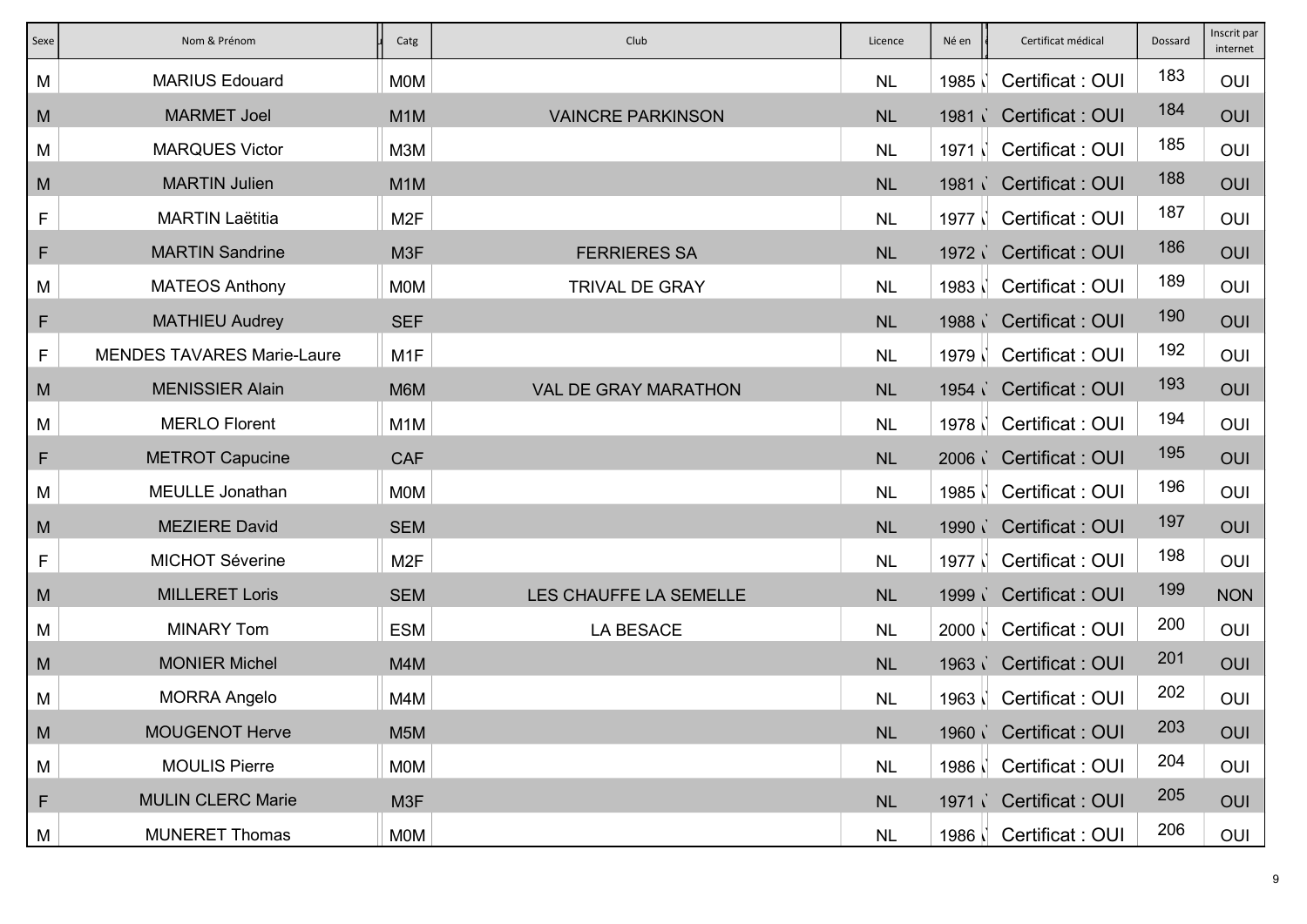| Sexe | Nom & Prénom               | Catg             | Club                        | Licence   | Né en   | Certificat médical      | Dossard | Inscrit par<br>internet |
|------|----------------------------|------------------|-----------------------------|-----------|---------|-------------------------|---------|-------------------------|
| M    | <b>MUSARD Gilles</b>       | M4M              |                             | <b>NL</b> | 1966 i  | Certificat: OUI         | 207     | OUI                     |
| F    | <b>NEHLS Siegrid</b>       | <b>SEF</b>       |                             | <b>NL</b> | 1997 N  | Certificat: OUI         | 208     | OUI                     |
| M    | <b>NEU Alexandre</b>       | <b>SEM</b>       | <b>DIJON TRI</b>            | A76221C   | 1995    | Certificat: OUI         | 209     | OUI                     |
| M    | <b>NICOLAS Daniel</b>      | M6M              |                             | <b>NL</b> | 1955    | Certificat: OUI         | 210     | OUI                     |
| M    | <b>NOIRJEAN Martial</b>    | M <sub>2</sub> M | <b>VELO CLUB VALDAHON</b>   | <b>NL</b> |         | 1973 Certificat: OUI    | 211     | OUI                     |
| M    | <b>OLIVER Allan</b>        | <b>SEM</b>       |                             | <b>NL</b> | 1999 ∖` | Certificat: OUI         | 213     | OUI                     |
| M    | <b>OLIVER Killian</b>      | <b>SEM</b>       |                             | <b>NL</b> | 1999i   | <b>Certificat: OUI</b>  | 212     | OUI                     |
| M    | <b>OLIVIER Julien</b>      | <b>MOM</b>       |                             | <b>NL</b> | 1983    | Certificat: OUI         | 214     | OUI                     |
| M    | <b>ORHAN Karim</b>         | <b>MOM</b>       |                             | <b>NL</b> | 1987    | <b>Certificat: OUI</b>  | 215     | OUI                     |
| M    | <b>OUDOT Lucien</b>        | <b>JUM</b>       |                             | <b>NL</b> | 2003    | Certificat: OUI         | 216     | OUI                     |
| M    | <b>OURY Franck</b>         | <b>MOM</b>       |                             | <b>NL</b> |         | 1985 / Certificat : OUI | 217     | OUI                     |
| F    | <b>PAILLARD Louise</b>     | <b>SEF</b>       |                             | <b>NL</b> | 1991 N  | Certificat: OUI         | 218     | <b>NON</b>              |
| M    | <b>PARQUET Alexandre</b>   | <b>SEM</b>       |                             | <b>NL</b> |         | 1988 Certificat : OUI   | 219     | OUI                     |
| M    | <b>PARTY Laurent</b>       | <b>MOM</b>       |                             | <b>NL</b> | 1984    | Certificat: OUI         | 220     | OUI                     |
| M    | <b>PEREIRA Patrick</b>     | <b>MOM</b>       |                             | <b>NL</b> | 1984    | <b>Certificat: OUI</b>  | 222     | OUI                     |
| F    | <b>PEREIRA Valerie</b>     | M4F              |                             | <b>NL</b> | 1966    | Certificat: OUI         | 221     | OUI                     |
| F    | <b>PEREIRA Virginie</b>    | <b>MOF</b>       | PONTARLIER TRIATHLON        | A08204C   | 1984    | <b>Certificat: OUI</b>  | 223     | OUI                     |
| F    | <b>PERRIER Delphine</b>    | M <sub>1</sub> F |                             | <b>NL</b> |         | 1979   Certificat : OUI | 224     | OUI                     |
| M    | PETITCUENOT Nicolas        | M <sub>2</sub> M |                             | <b>NL</b> |         | 1976 Certificat : OUI   | 225     | OUI                     |
| M    | <b>PETITFOURG Philippe</b> | M <sub>5</sub> M |                             | <b>NL</b> |         | 1960   Certificat : OUI | 226     | OUI                     |
| M    | PETITGERARD Thomas         | <b>MOM</b>       |                             | <b>NL</b> |         | 1985 Certificat : OUI   | 227     | OUI                     |
| M    | PETITJEAN David            | M2M              | <b>GA HAUT-SAONOIS (FC)</b> | 1458417   |         | 1973   Certificat : OUI | 228     | OUI                     |
| F    | <b>PION Delphine</b>       | M <sub>2</sub> F |                             | <b>NL</b> | 1975    | Certificat: OUI         | 229     | OUI                     |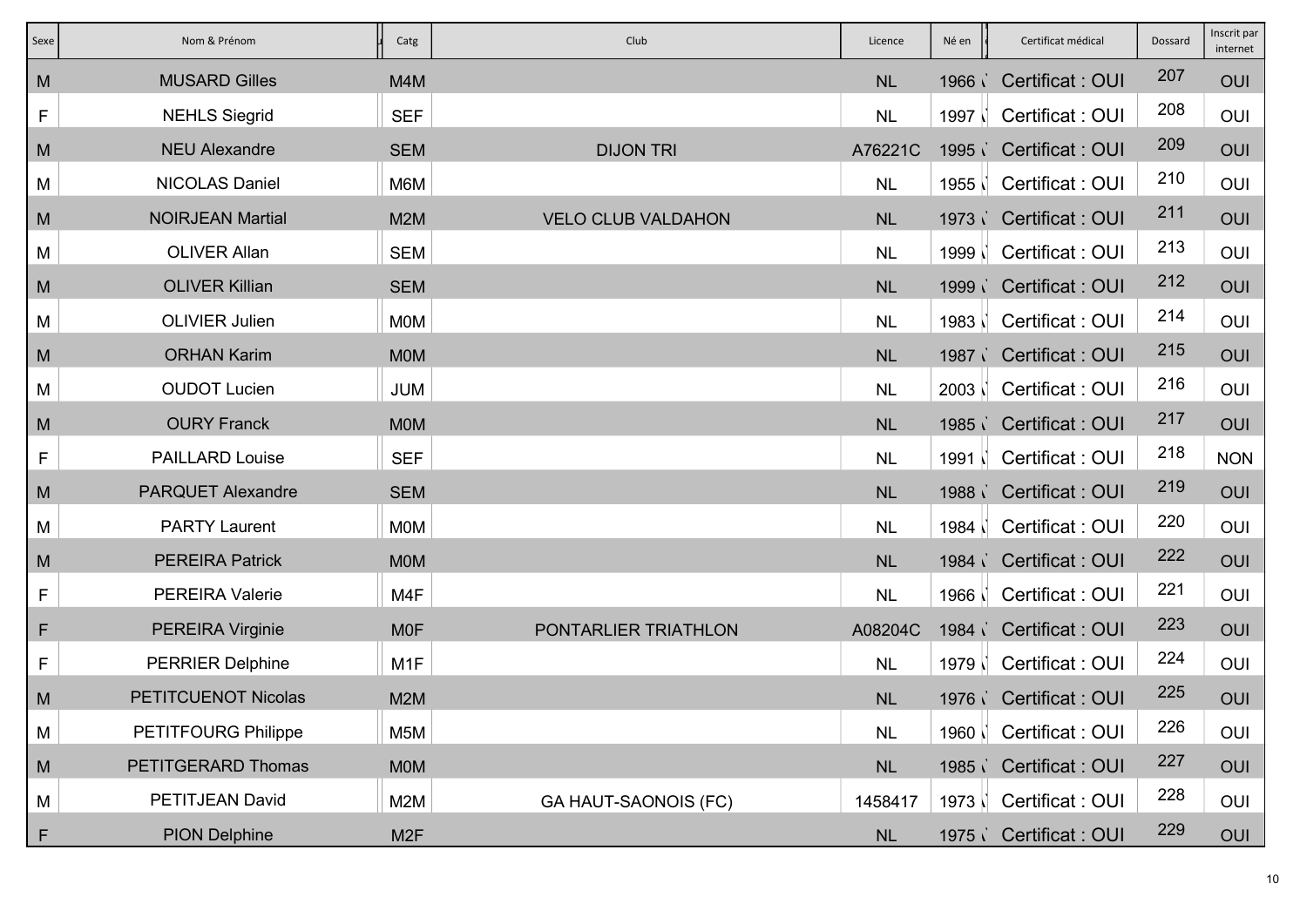| Sexe | Nom & Prénom                | Catg             | Club                    | Licence   | Né en  | Certificat médical      | Dossard | Inscrit par<br>internet |
|------|-----------------------------|------------------|-------------------------|-----------|--------|-------------------------|---------|-------------------------|
| M    | <b>PLACE Jean-Sebastien</b> | M2M              |                         | <b>NL</b> | 1973   | Certificat: OUI         | 230     | OUI                     |
| M    | <b>PLACET Vincent</b>       | M <sub>1</sub> M |                         | <b>NL</b> |        | 1980 Certificat: OUI    | 231     | OUI                     |
| F    | POILLET Tiffany             | <b>SEF</b>       |                         | <b>NL</b> |        | 1990   Certificat : OUI | 232     | OUI                     |
| M    | <b>PRADEL Sébastien</b>     | M <sub>1</sub> M |                         | <b>NL</b> |        | 1982 Certificat : OUI   | 233     | OUI                     |
| М    | <b>PROTIN Olivier</b>       | M2M              |                         | <b>NL</b> |        | 1976   Certificat : OUI | 234     | OUI                     |
| M    | <b>PUSCEDDU Sebastien</b>   | M <sub>2</sub> M |                         | <b>NL</b> |        | 1977 Certificat: OUI    | 235     | OUI                     |
| M    | <b>RACLOT Arnaud</b>        | M <sub>1</sub> M |                         | <b>NL</b> | 1982 N | Certificat: OUI         | 237     | OUI                     |
| M    | <b>RACLOT Romaric</b>       | M <sub>1</sub> M |                         | NL        |        | 1981 / Certificat : OUI | 236     | OUI                     |
| М    | <b>RAGET Michel</b>         | M6M              |                         | <b>NL</b> |        | 1954   Certificat : OUI | 238     | OUI                     |
| M    | RAKOTONANTOANDRO Andry      | M <sub>2</sub> M |                         | <b>NL</b> |        | 1973 Certificat: OUI    | 239     | OUI                     |
| F    | <b>REES Christelle</b>      | M <sub>2F</sub>  |                         | <b>NL</b> |        | 1973   Certificat : OUI | 240     | OUI                     |
| M    | <b>REIBEL Joel</b>          | M6M              |                         | <b>NL</b> |        | 1954 Certificat: OUI    | 241     | OUI                     |
| M    | <b>RENAUD Benoit</b>        | M2M              |                         | <b>NL</b> |        | 1976   Certificat : OUI | 243     | OUI                     |
| F    | <b>RENAUD Corinne</b>       | M3F              |                         | <b>NL</b> |        | 1970 Certificat : OUI   | 242     | <b>NON</b>              |
| F    | <b>RENAUD DUPUY Eva</b>     | M <sub>1</sub> F |                         | <b>NL</b> |        | 1979   Certificat : OUI | 245     | OUI                     |
| M    | <b>RENAUD Evan</b>          | <b>CAM</b>       |                         | <b>NL</b> | 2005   | <b>Certificat: OUI</b>  | 244     | OUI                     |
| F    | RIBEIRO Stéphanie           | M <sub>2F</sub>  |                         | <b>NL</b> | 1974   | Certificat: OUI         | 246     | OUI                     |
| M    | <b>RICHARD Damien</b>       | <b>SEM</b>       |                         | <b>NL</b> |        | 1991 / Certificat : OUI | 247     | OUI                     |
| M    | <b>ROBARDET Eric</b>        | M2M              |                         | <b>NL</b> |        | 1975   Certificat : OUI | 248     | OUI                     |
| M    | <b>ROCH Pablo</b>           | <b>ESM</b>       |                         | NL        |        | 2001 Certificat : OUI   | 249     | OUI                     |
| F    | ROCHETEAU Émilie            | M <sub>1</sub> F |                         | <b>NL</b> |        | 1981   Certificat : OUI | 251     | OUI                     |
| F    | ROCHETEAU Marie             | <b>SEF</b>       |                         | <b>NL</b> |        | 1990 Certificat : OUI   | 250     | OUI                     |
| M    | <b>ROGNON Mickael</b>       | M2M              | LES CHAUFFES LA SEMELLE | <b>NL</b> | 1977 N | Certificat: OUI         | 252     | OUI                     |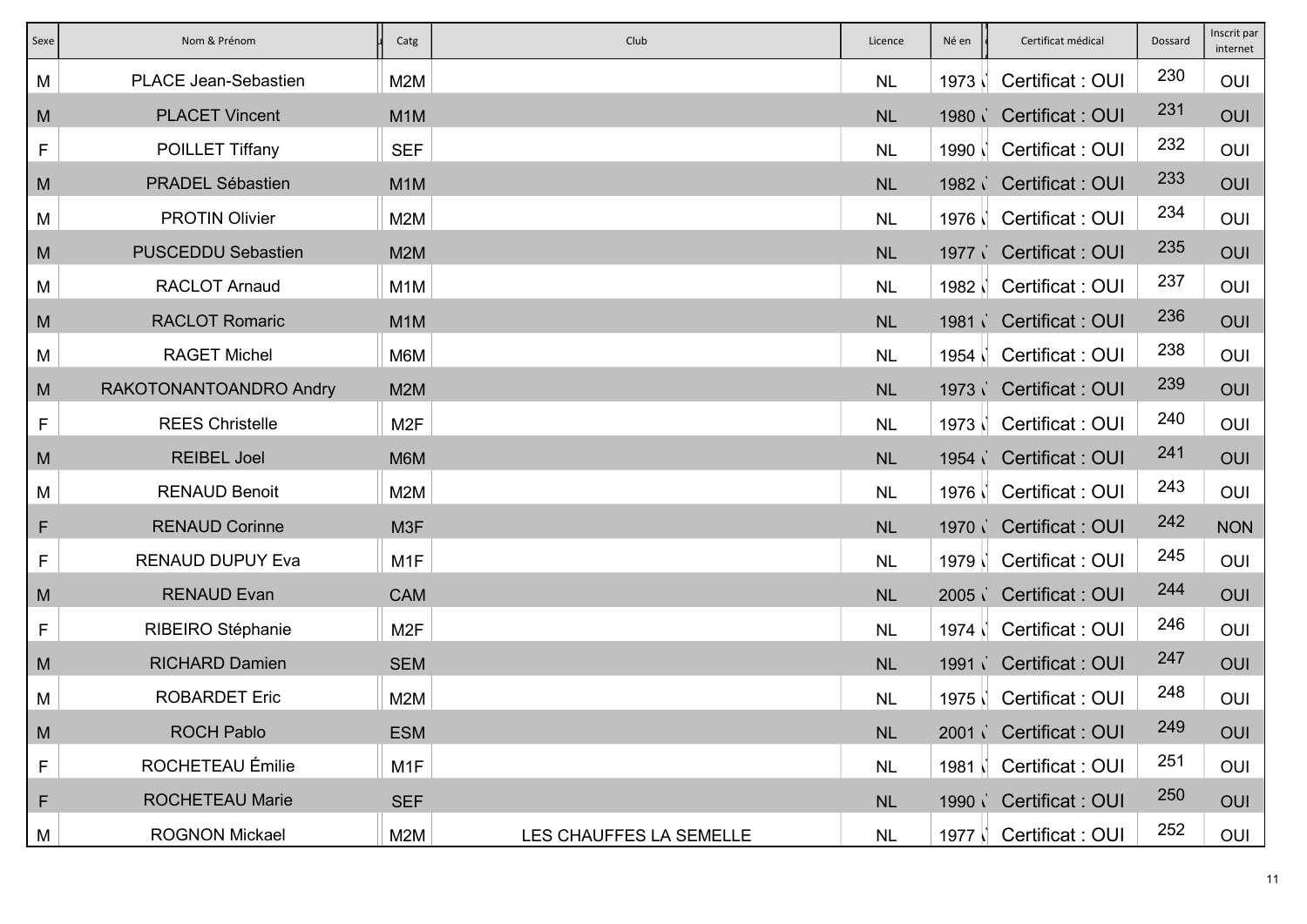| Sexe | Nom & Prénom               | Catg             | Club                        | Licence   | Né en             | Certificat médical      | Dossard | Inscrit par<br>internet |
|------|----------------------------|------------------|-----------------------------|-----------|-------------------|-------------------------|---------|-------------------------|
| M    | <b>ROGNON Yvan</b>         | M <sub>1</sub> M | <b>CHAUFFE LA SEMELLE</b>   | <b>NL</b> | 1979i             | Certificat: OUI         | 253     | OUI                     |
| M    | <b>ROOSE Eloi</b>          | CAM              |                             | <b>NL</b> | 2006              | Certificat: OUI         | 254     | <b>NON</b>              |
| M    | <b>ROSIER Alain</b>        | M6M              | <b>GA HAUT-SAONOIS (FC)</b> | 1124694   |                   | 1956 Certificat : OUI   | 255     | OUI                     |
| F    | <b>ROSIER Marie-Louise</b> | M6F              | <b>GA HAUT-SAONOIS (FC)</b> | 1055255   | 1957 N            | Certificat: OUI         | 256     | OUI                     |
| M    | <b>ROUSSEL Raphael</b>     | M <sub>1</sub> M | FOU DE LA DESCENTE          | <b>NL</b> |                   | 1978 Certificat : OUI   | 257     | OUI                     |
| F    | <b>ROUSSET Caroline</b>    | <b>MOF</b>       |                             | <b>NL</b> | 1986 N            | Certificat: OUI         | 258     | OUI                     |
| F    | <b>ROUSSET Tylane</b>      | <b>ESF</b>       |                             | <b>NL</b> |                   | 2002 Certificat: OUI    | 259     | OUI                     |
| M    | <b>ROVERETTO Herve</b>     | M <sub>5</sub> M |                             | <b>NL</b> | 1961              | Certificat: OUI         | 260     | OUI                     |
| F    | <b>ROVERETTO Laeticia</b>  | M <sub>1</sub> F | <b>VAL DE GRAY MARATHON</b> | <b>NL</b> |                   | 1979 Certificat: OUI    | 261     | OUI                     |
| M    | <b>ROYER Tanguy</b>        | <b>ESM</b>       |                             | <b>NL</b> | $2001$ $\sqrt{ }$ | Certificat: OUI         | 262     | OUI                     |
| F    | <b>RUDE Sandra</b>         | <b>MOF</b>       |                             | <b>NL</b> | 1983              | Certificat: OUI         | 263     | OUI                     |
| M    | <b>RUEFLIN Kevin</b>       | <b>SEM</b>       |                             | <b>NL</b> | 1989 N            | Certificat: OUI         | 264     | OUI                     |
| F    | <b>SAEZ Julie</b>          | <b>SEF</b>       |                             | <b>NL</b> |                   | 1993 Certificat: OUI    | 265     | OUI                     |
| M    | <b>SAILLARD Franckie</b>   | M <sub>1</sub> M |                             | <b>NL</b> | 1978              | Certificat: OUI         | 266     | OUI                     |
| F    | <b>SEGUIN Laetitia</b>     | <b>SEF</b>       |                             | <b>NL</b> | 1990 i            | Certificat: OUI         | 267     | OUI                     |
| M    | <b>SERRETTE Laurent</b>    | M4M              |                             | <b>NL</b> | 1966              | Certificat: OUI         | 268     | OUI                     |
| F    | <b>SERRETTE Maïwen</b>     | <b>ESF</b>       |                             | <b>NL</b> | 2000 i            | <b>Certificat: OUI</b>  | 269     | OUI                     |
| М    | <b>SILVEIRA Carlos</b>     | M4M              |                             | <b>NL</b> | 1964 N            | Certificat: OUI         | 270     | OUI                     |
| F    | <b>SILVEIRA Eugenia</b>    | M3F              |                             | <b>NL</b> |                   | 1969 Certificat : OUI   | 271     | OUI                     |
| M    | <b>SIRON Sebastien</b>     | <b>MOM</b>       | AC CHATENOIS-LES-FORGES     | 1460291   |                   | 1983   Certificat : OUI | 1       | OUI                     |
| F    | <b>TALLANDIER Célia</b>    | <b>SEF</b>       |                             | NL        |                   | 1999 Certificat : OUI   | 273     | OUI                     |
| F    | <b>TISSERAND Caroline</b>  | <b>MOF</b>       |                             | <b>NL</b> |                   | 1984   Certificat : OUI | 274     | OUI                     |
| F    | <b>TOMADINI Laura</b>      | <b>SEF</b>       |                             | <b>NL</b> | 1991 <sub>1</sub> | Certificat: OUI         | 275     | OUI                     |